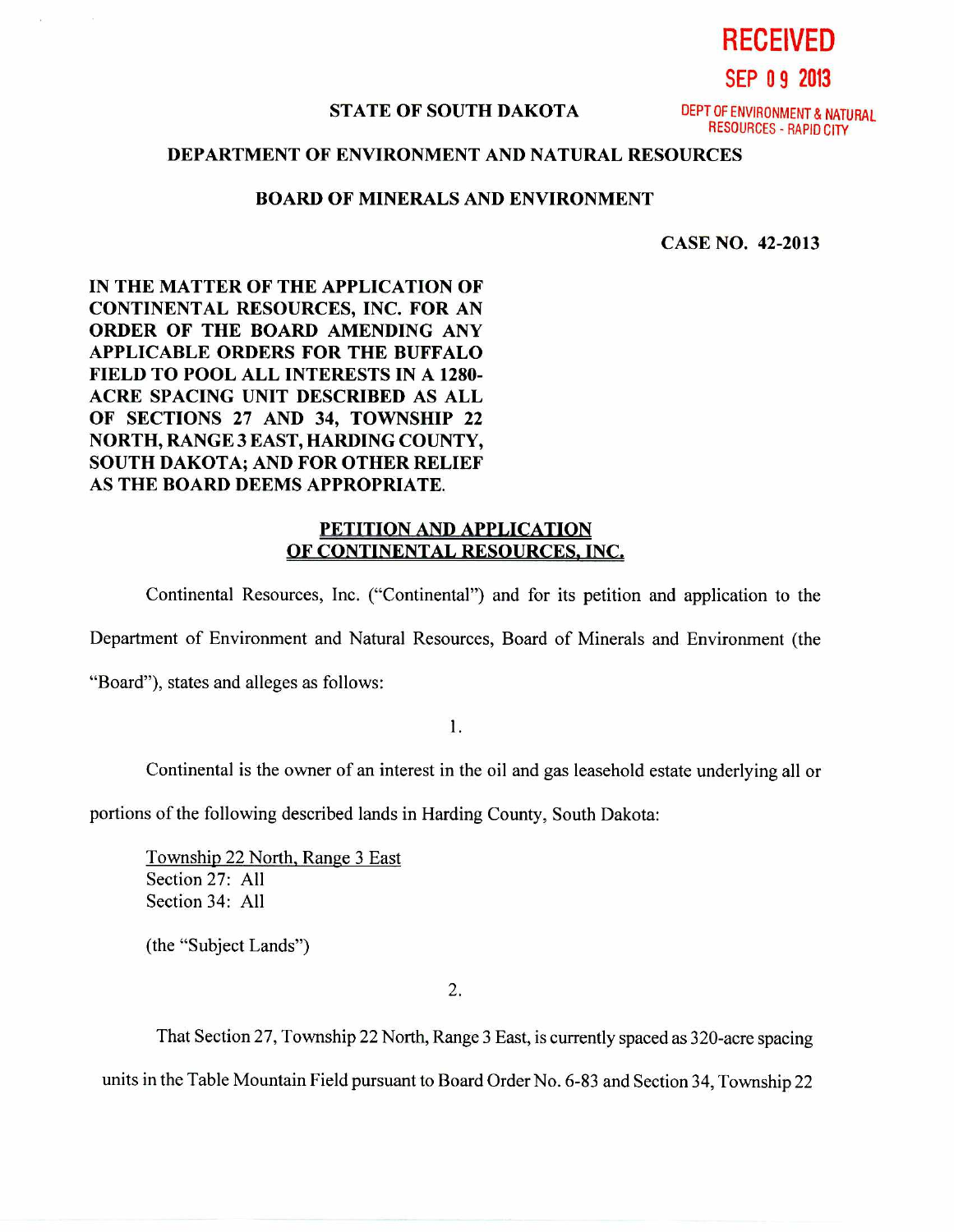North, Range 3 East, is currently spaced as 320-acre spacing units in the Buffalo Field pursuant to Board Order No. 7-83.

3.

That by petition filed by Continental requesting inclusion of Section 27 within the boundaries of the Buffalo Field and requesting to establish Sections 27 and 34 as a 1280-acre spacing unit, it is anticipated that an order will be issued by the Board establishing said spacing unit in the Buffalo Field.

4.

That Continental hereby requests the Board authorize Continental to drill, equip and operate the Slayton 44-34H well as a horizontal well in the "B" Zone of the Red River pool in the Buffalo Field within the Subject Lands.

5.

That there are both separately owned tracts and separately owned interests in the spacing unit comprised of the Subject Lands.

6.

That a voluntary pooling of the Subject Lands has not been accomplished.

7.

That Section 45-9-31 of the South Dakota Codified Laws provides as follows:

**45-9-31. Order pooling all interests in spacing unit-- Application by interested person--Notice and hearing--Terms and conditions.** In the absence of voluntary pooling, the Board of Minerals and Environment or the secretary, as applicable, upon the application of any interested person, shall enter an order pooling all interests in the spacing unit for the development and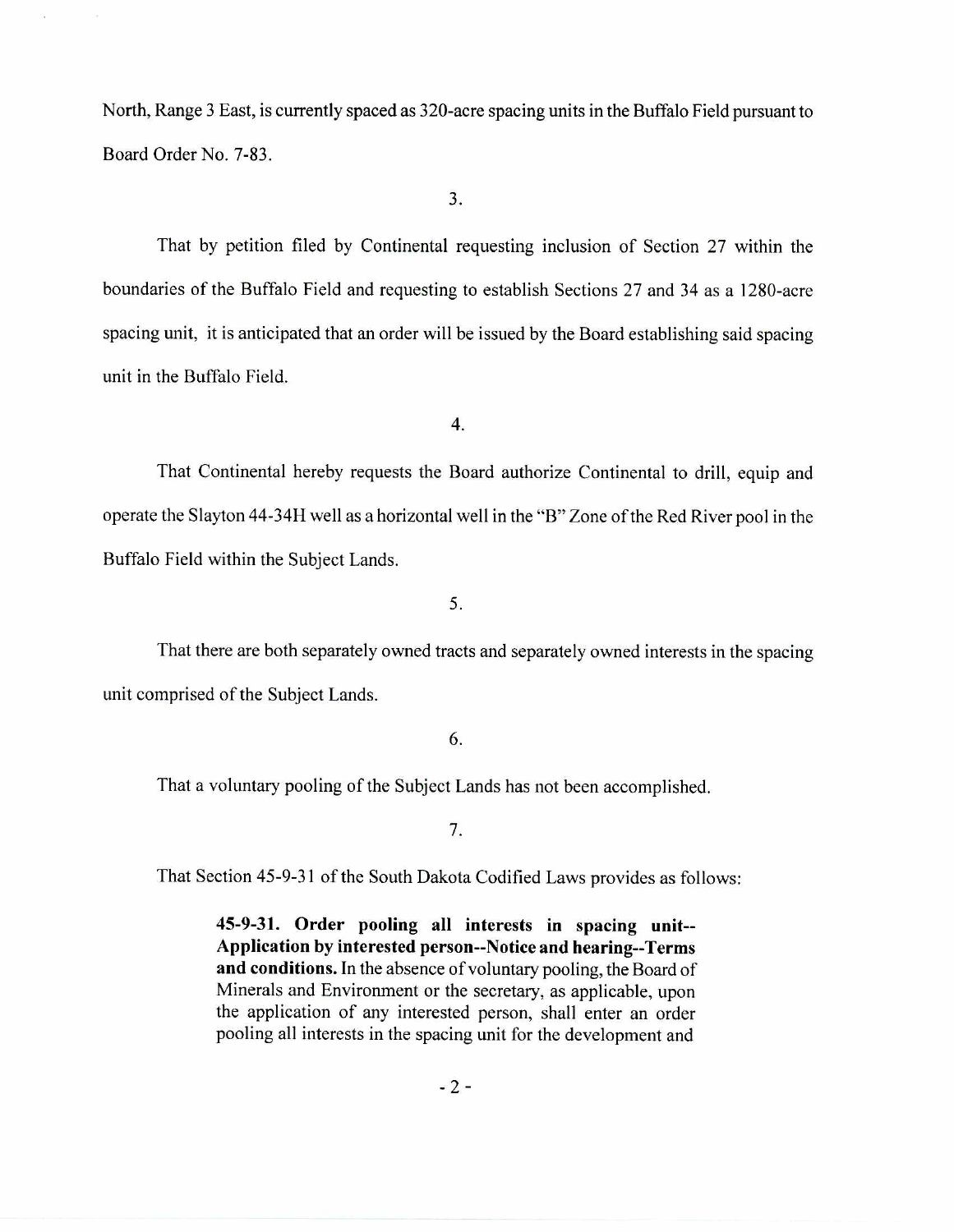operation of the spacing unit, and for the sharing of production from the spacing unit. Each such pooling order shall be made after notice and opportunity for hearing, and shall be upon terms and conditions that are just and reasonable, and that afford to the owner of each tract or interest in the spacing unit the opportunity to recover or receive without unnecessary expense, his or her just and equitable share.

8.

That Section 45-9-32 of the South Dakota Codified Laws provides as follows:

**45-9-32. Order of Board of Minerals and Environment pooling all interests in spacing unit--Operation of well--Rights of owners to participate--Payment of expenses.** Each such pooling order shall authorize the drilling, equipping, and operation of a well on the spacing unit; shall provide who may drill and operate the well; shall prescribe the time and manner in which all the owners in the spacing unit may elect to participate therein; and shall make provision for payment by all those who elect to participate therein of the reasonable actual cost thereof, plus a reasonable charge for supervision and interest.

9.

Continental respectfully requests that the Board enter an order to pool all interests in a

1280-acre spacing unit for the Buffalo Field described as the Subject Lands.

# 10.

In Continental's opinion, pooling the Subject Lands will increase the ultimate recovery of

the pool, prevent waste, prevent the drilling of unnecessary wells and protect correlative rights.

WHEREFORE, Continental respectfully requests that notice of this matter be provided as required by South Dakota laws and that thereafter the Board of Minerals and Environment enter its order granting the relief requested herein.